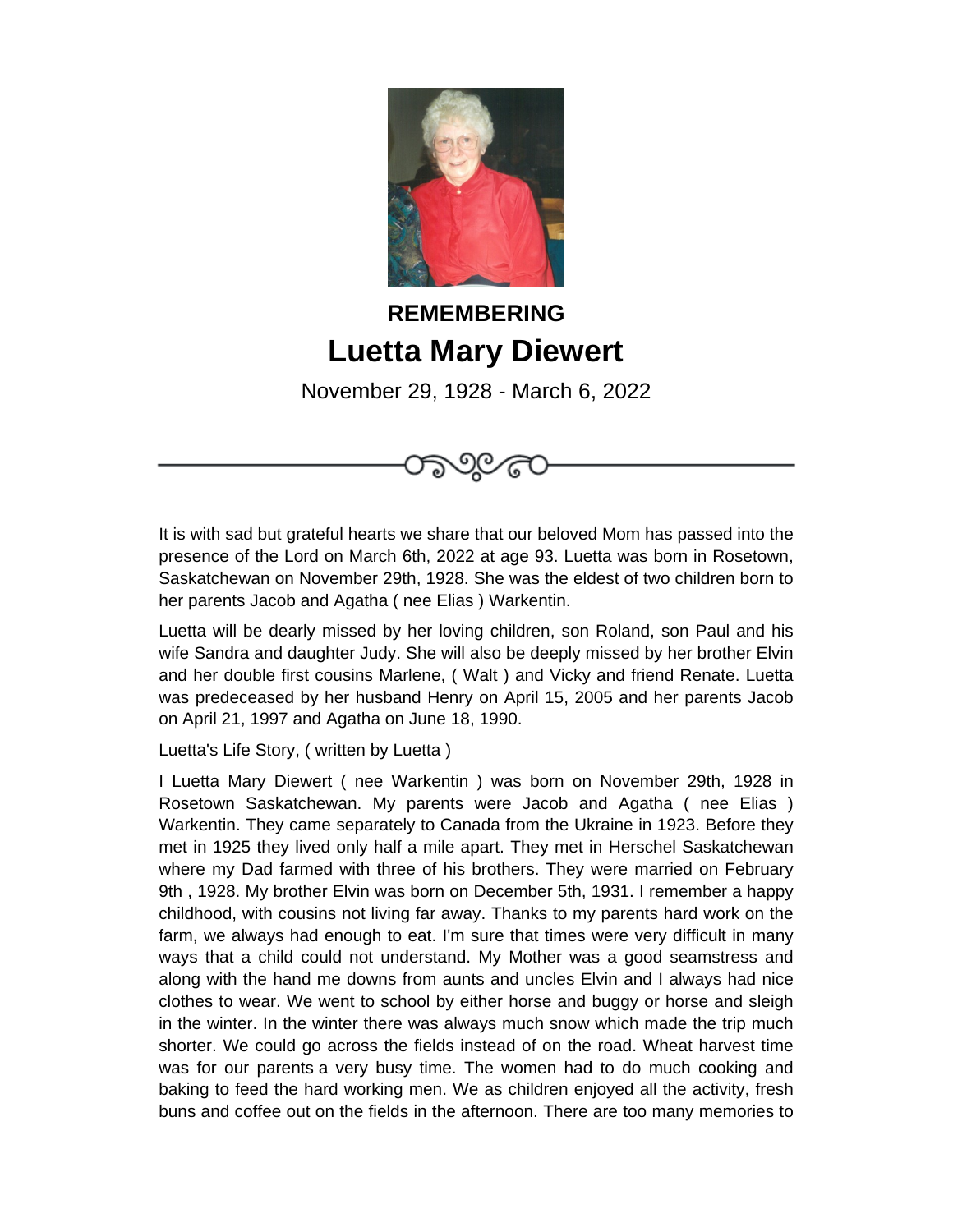write them all down.

In October 1943 we made a move to British Columbia. My Dad bought a farm at Coghlan, ( now Aldergrove ) and planted strawberries. There was an apple orchard across the road and we could eat as many apples as we wanted. Which for us was something new and wonderful. Bethel Mennnonite Church was one mile away and we very soon found many new friends and good fellowship there. My parents were soon very involved and continued to be over the years. I was pianist and organist for the congregation and the choir for a number of years. It was my service to God and brought great joy to me. I have many wonderful memories of the beautiful music that we as a choir performed to the glory of God.

In 1949 I went to Vancouver to work as a live in housekeeper. I helped numerous families during those years. I enjoyed the work and the children. In 1952 I moved to St. Catherines Ontario to be with my Uncle George and my Aunt Annie, ( my mother's sister ) and my cousins Vicky and Mary Anne. It was for me a very happy time and I was treated like I was one of the family. I did a few housekeeping jobs and spent as much time as possible with the family. I enjoyed many trips to the beach and even went to a few dances. For many years Vicky and I remained very close and kept in touch via the telephone.

In February of 1953 I came home for Mother and Dad's silver wedding anniversary celebration. I returned to Vancouver to work as a live in Nanny for a wonderful family. The family became lifelong friends and kept in touch with me long after I was employed by them. I also had a wonderful part time job working at a specialty women's clothing store on South Granville Madame Runge's. In 1957 my Dad became ill and couldn't run his small grocery store ( Warkentin General Store ) by himself. So I moved back home to help out. My Dad was able to recover and resume running the store on his own. In August of 1957 I obtained employment with the Canadian Imperial Bank Of Commerce in nearby Langley. I very much enjoyed my job at the bank. I continued to work there for four years.

In October of 1962 I met Henry Diewert and his two children at the home of a mutual friend. In time we grew to love each other and married on May 25th, 1963. There were the two children involved Roland 5 and Judy 3 so the decision to marry was difficult for me. Hoping I would make a good mother and wife. Henry had a home in Richmond B.C. so there were many changes in my life. I loved the children very much and we were all happy together. On November 5th, 1964 I gave birth to a baby boy. I named him Paul our family was now complete. Life was not always easy, but we worked hard, had good holidays and were grateful. In 1965 we moved to Ladner B.C. where Henry had built a new home. The years passed quickly. We had good neighbours around us. The children were growing up and going to school. There was always much work to keep us busy.

Henry built another new home for us in Langley B.C.. Henry and I moved there in March of 1998. Henry bought a new truck and camper and we took some wonderful trips together. In 1991 we travelled across Canada to Ontario and then back home through the U.S.A. In 1994 we travelled to Alaska. The years living in Langley were good and we enjoyed our lovely home. The children came often to visit and help out. Eventually Henry began to have health challenges and was diagnosed with